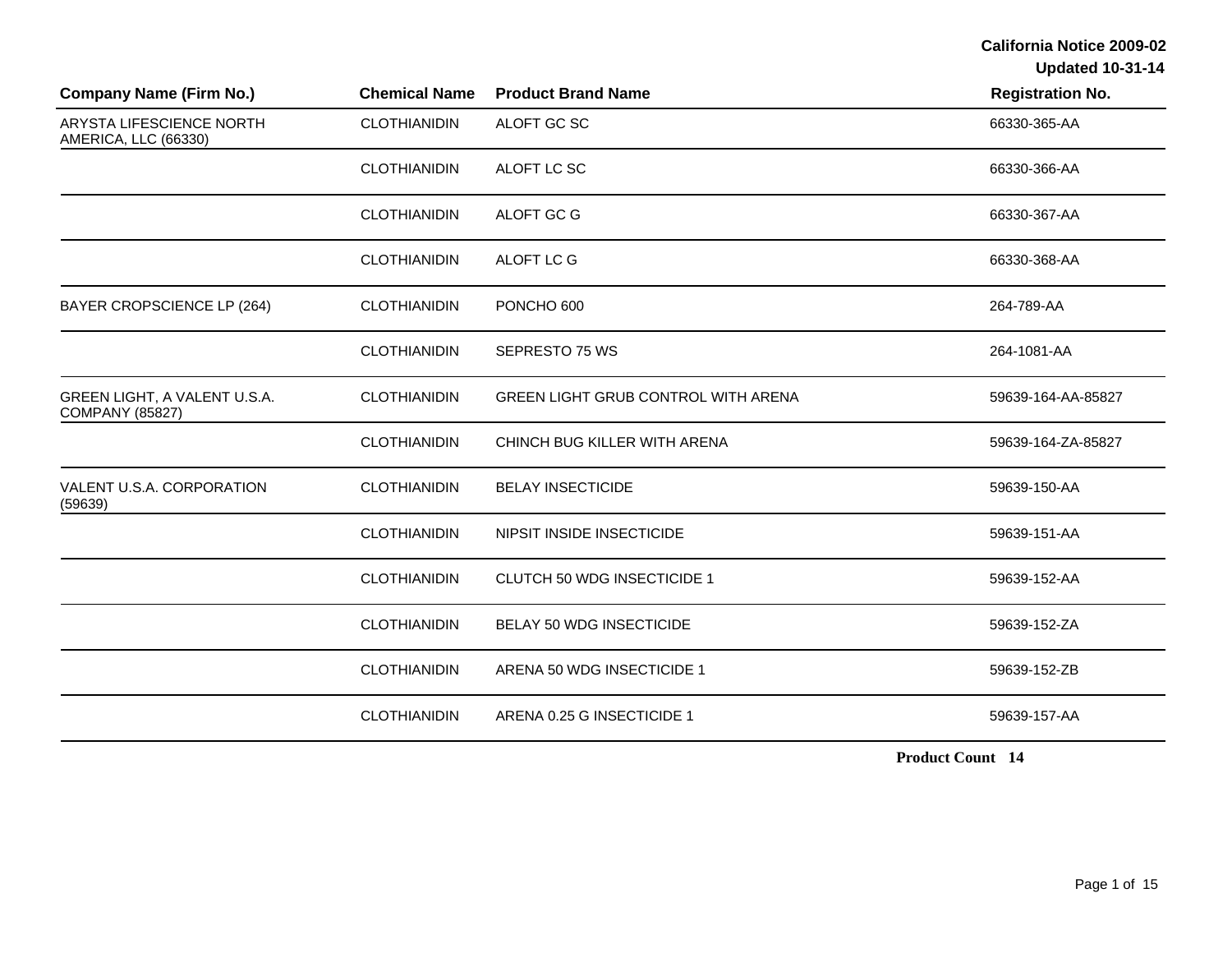**Updated 10-31-14** 

| <b>Company Name (Firm No.)</b>                             | <b>Chemical Name</b> | <b>Product Brand Name</b>                                                    | <b>Registration No.</b> |
|------------------------------------------------------------|----------------------|------------------------------------------------------------------------------|-------------------------|
| GOWAN COMPANY (10163)                                      | <b>DINOTEFURAN</b>   | <b>SCORPION 35SL INSECTICIDE</b>                                             | 10163-317-AA            |
| GREEN LIGHT, A VALENT U.S.A.<br><b>COMPANY (85827)</b>     | <b>DINOTEFURAN</b>   | GREEN LIGHT TREE & SHRUB INSECT CONTROL WITH SAFARI 2 G                      | 59639-162-AA-85827      |
|                                                            | <b>DINOTEFURAN</b>   | TREE & SHRUB WITH SAFARI INSECT CONTROL + FERTILIZER<br><b>CONCENTRATE</b>   | 59639-168-AA-85827      |
|                                                            | <b>DINOTEFURAN</b>   | ROSE & FLOWER WITH SAFARI INSECT CONTROL + FERTILIZER<br><b>CONCENTRATE</b>  | 59639-169-AA-85827      |
| MITSUI CHEMICALS AGRO, INC.<br>(86203)                     | <b>DINOTEFURAN</b>   | DINOTEFURAN 20% TURF, ORNAMENTAL AND VEGETABLE<br><b>TRANSPLANTS</b>         | 86203-11-AA             |
|                                                            | <b>DINOTEFURAN</b>   | DINOTEFURAN 20SG                                                             | 86203-12-AA             |
| PBI/GORDON CORPORATION (2217)                              | <b>DINOTEFURAN</b>   | ZYLAM 20SG SYSTEMIC TURF INSECTICIDE                                         | 2217-935-AA             |
|                                                            | <b>DINOTEFURAN</b>   | <b>ZYLAM LIQUID SYSTEMIC INSECTICIDE</b>                                     | 2217-937-AA             |
| <b>RAINBOW TREECARE SCIENTIFIC</b><br>ADVANCEMENTS (74779) | <b>DINOTEFURAN</b>   | <b>TRANSTECT 70WSP INSECTICIDE</b>                                           | 59639-170-AA-74779      |
| SCOTTS COMPANY, THE D/B/A THE<br>ORTHO GROUP (239)         | <b>DINOTEFURAN</b>   | ORTHO TREE & SHRUB INSECT CONTROL GRANULES                                   | 59639-162-AA-239        |
|                                                            | <b>DINOTEFURAN</b>   | ORTHO TREE & SHRUB INSECT CONTROL PLUS MIRACLE-GRO<br>PLANT FOOD CONCENTRATE | 59639-168-AA-239        |
| VALENT U.S.A. CORPORATION<br>(59639)                       | <b>DINOTEFURAN</b>   | SAFARI 20 SG INSECTICIDE                                                     | 86203-11-AA-59639       |
|                                                            | <b>DINOTEFURAN</b>   | <b>VENOM INSECTICIDE</b>                                                     | 59639-135-AA            |
|                                                            | <b>DINOTEFURAN</b>   | SAFARI 2 G INSECTICIDE                                                       | 59639-149-AA            |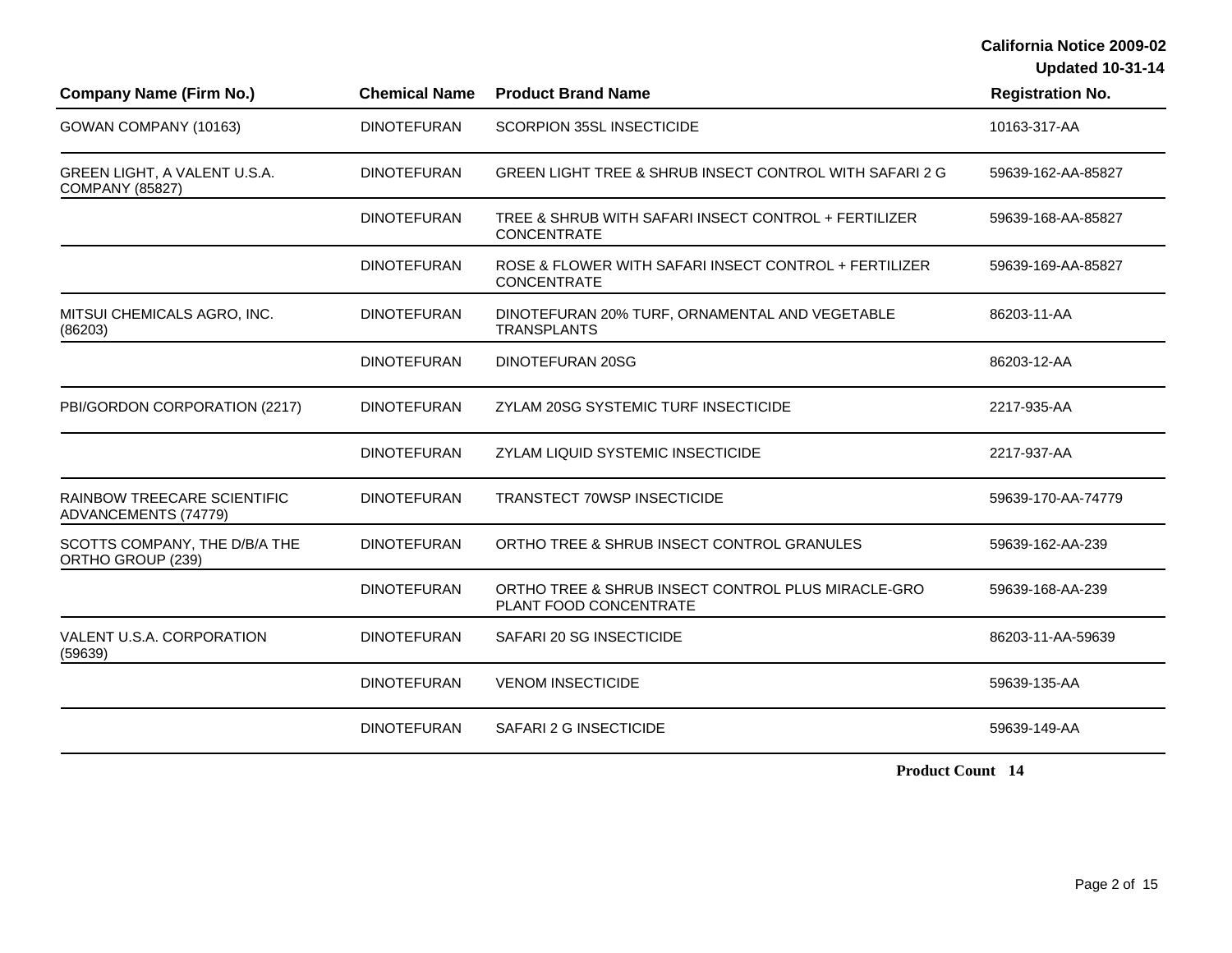| <b>Company Name (Firm No.)</b>                           | <b>Chemical Name</b> | <b>Product Brand Name</b>                                                         | <b>Registration No.</b> |
|----------------------------------------------------------|----------------------|-----------------------------------------------------------------------------------|-------------------------|
| ADVAN, LLC (83070)                                       | <b>IMIDACLOPRID</b>  | <b>ENFORCE 75WSP</b>                                                              | 42750-117-AA-83070      |
| AGRISEL USA, INC. (72159)                                | <b>IMIDACLOPRID</b>  | <b>IMIDAPRO 4SC</b>                                                               | 42750-140-AA-72159      |
| ALBAUGH, INC. (42750)                                    | <b>IMIDACLOPRID</b>  | MACHO 2.0 FL                                                                      | 42750-110-AA            |
|                                                          | <b>IMIDACLOPRID</b>  | <b>IMD 75</b>                                                                     | 42750-117-ZA            |
|                                                          | <b>IMIDACLOPRID</b>  | MACHO 600 ST                                                                      | 42750-133-AA            |
|                                                          | <b>IMIDACLOPRID</b>  | MACHO MAX 4.0                                                                     | 42750-137-AA            |
|                                                          | <b>IMIDACLOPRID</b>  | MACHO 4.0                                                                         | 42750-140-ZA            |
|                                                          | <b>IMIDACLOPRID</b>  | IMIDACLOPRID 60WP GH                                                              | 42750-153-AA            |
| AMBRANDS (73342)                                         | <b>IMIDACLOPRID</b>  | AMDRO TREE & SHRUB CARE CONCENTRATE                                               | 228-525-AA-73342        |
| AMTIDE, LLC (83851)                                      | <b>IMIDACLOPRID</b>  | AMTIDE IMIDACLOPRID 2F INSECTICIDE                                                | 83851-12-AA             |
| ANDERSONS LAWN FERTILIZER<br>DIVISION, INC., THE (9198)  | <b>IMIDACLOPRID</b>  | FORTIFY SEASON LONG GRUB CONTROL                                                  | 42750-154-ZA-9198       |
|                                                          | <b>IMIDACLOPRID</b>  | THE ANDERSONS GRUBOUT DG 0.2% INSECTICIDE                                         | 9198-244-AA             |
|                                                          | <b>IMIDACLOPRID</b>  | ANDERSONS GOLF PRODUCTS TURF FERTILIZER 14-0-14 WITH<br><b>MERIT INSECTICIDE</b>  | 432-1349-ZB-9198        |
|                                                          | <b>IMIDACLOPRID</b>  | THE ANDERSONS TURF PRODUCTS FERTILIZER WITH ALLECTUS<br><b>INSECTICIDE 21-0-7</b> | 432-1417-ZA-9198        |
| ARBORSYSTEMS, INC. D/B/A ARBOR<br><b>SYSTEMS (69117)</b> | <b>IMIDACLOPRID</b>  | POINTER INSECTICIDE                                                               | 69117-1-AA              |
|                                                          | <b>IMIDACLOPRID</b>  | DIY TREE CARE PRODUCTS MULTI-INSECT KILLER                                        | 69117-8-AA              |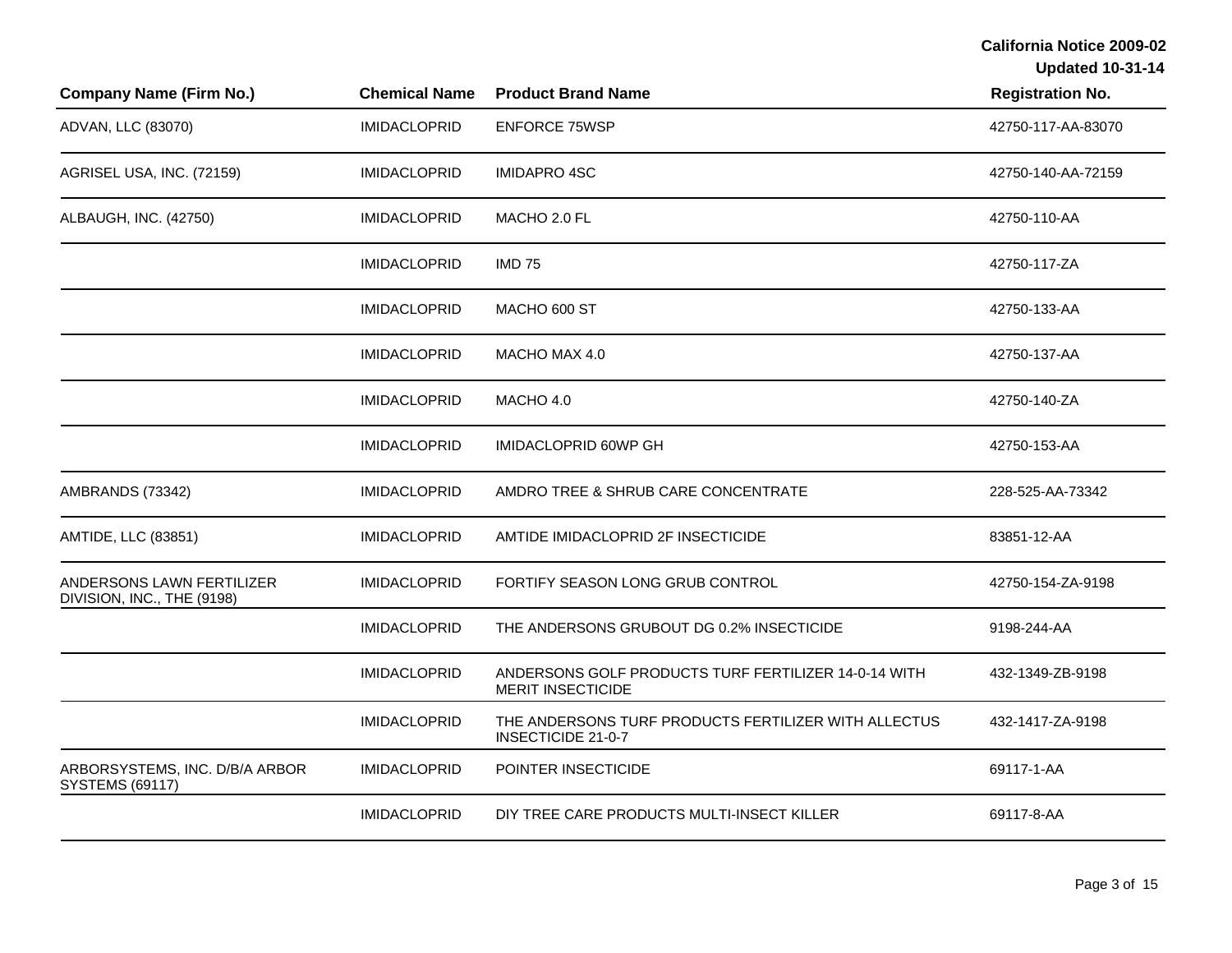| <b>Company Name (Firm No.)</b>              | <b>Chemical Name</b> | <b>Product Brand Name</b>              | <b>Registration No.</b> |
|---------------------------------------------|----------------------|----------------------------------------|-------------------------|
| ASPEN VETERINARY RESOURCES,<br>LTD. (40940) | <b>IMIDACLOPRID</b>  | <b>EXILE DB</b>                        | 53883-225-AA-40940      |
| BAYER CROPSCIENCE LP (264)                  | <b>IMIDACLOPRID</b>  | ADMIRE PRO SYSTEMIC PROTECTANT         | 264-827-ZA              |
|                                             | <b>IMIDACLOPRID</b>  | GAUCHO 480 FLOWABLE                    | 264-957-AA              |
|                                             | <b>IMIDACLOPRID</b>  | GAUCHO GRANDE SEED APPLIED INSECTICIDE | 264-968-AA              |
|                                             | <b>IMIDACLOPRID</b>  | GAUCHO 600 FLOWABLE                    | 264-968-ZA              |
|                                             | <b>IMIDACLOPRID</b>  | SEPRESTO 75 WS                         | 264-1081-AA             |
|                                             | <b>IMIDACLOPRID</b>  | LEVERAGE 360 INSECTICIDE               | 264-1104-AA             |
| BAYER ENVIRONMENTAL SCIENCE<br>(432)        | <b>IMIDACLOPRID</b>  | MERIT 2F INSECTICIDE                   | 432-1312-AA             |
|                                             | <b>IMIDACLOPRID</b>  | <b>CRITERION 2F INSECTICIDE</b>        | 432-1312-ZA             |
|                                             | <b>IMIDACLOPRID</b>  | LESCO BANDIT 2F INSECTICIDE            | 432-1312-ZB             |
|                                             | <b>IMIDACLOPRID</b>  | PROKOZ ZENITH 2F INSECTICIDE           | 432-1312-ZF             |
|                                             | <b>IMIDACLOPRID</b>  | MERIT 75 WP INSECTICIDE                | 432-1314-AA             |
|                                             | <b>IMIDACLOPRID</b>  | MERIT 75 WSP INSECTICIDE               | 432-1318-AA             |
|                                             | <b>IMIDACLOPRID</b>  | LESCO BANDIT 75 WSP INSECTICIDE        | 432-1318-ZA             |
|                                             | <b>IMIDACLOPRID</b>  | PROKOZ ZENITH 75 WSP INSECTICIDE       | 432-1318-ZC             |
|                                             | <b>IMIDACLOPRID</b>  | <b>CRITERION 75 WSP INSETICIDE</b>     | 432-1318-ZF             |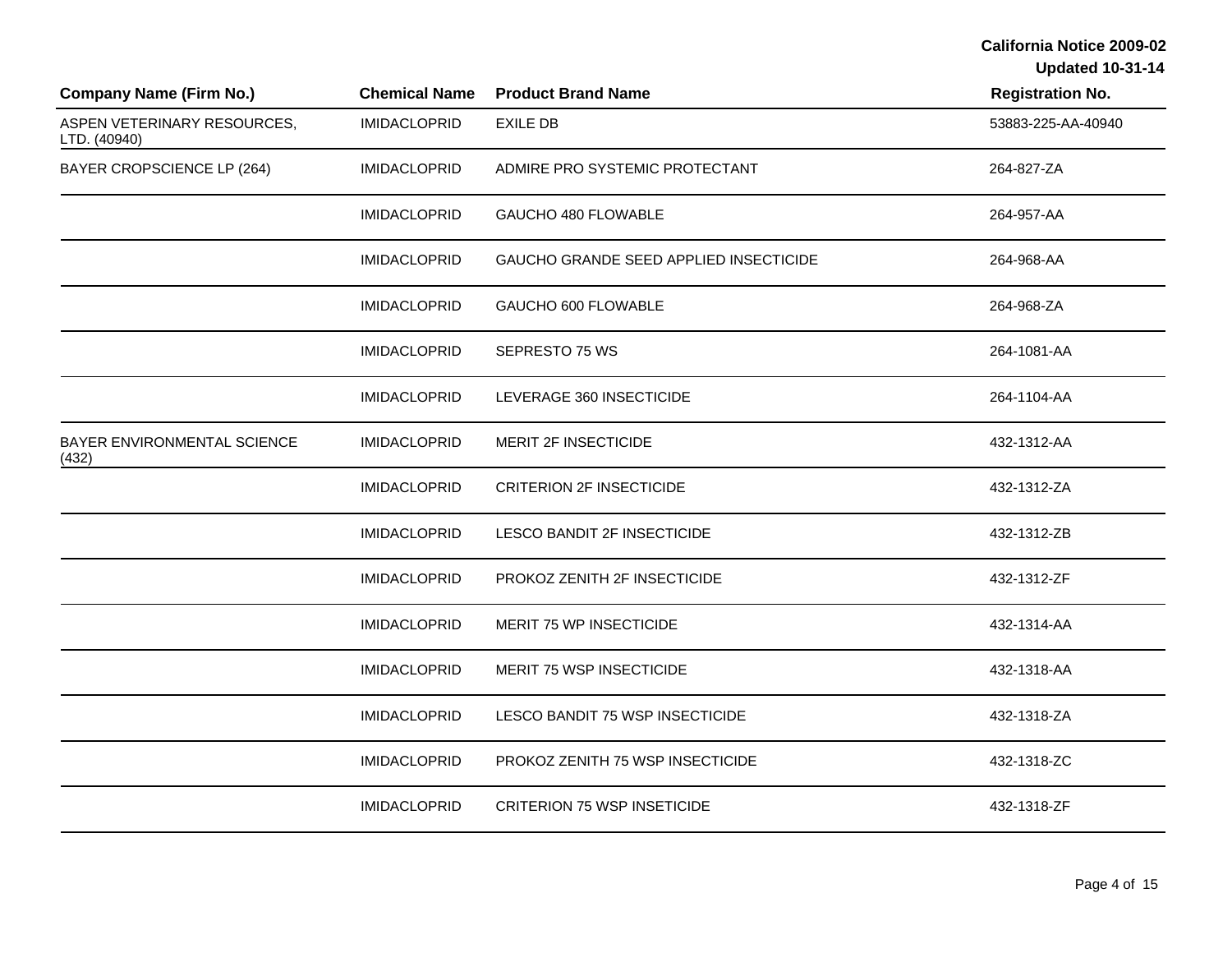| <b>Company Name (Firm No.)</b>       | <b>Chemical Name</b> | <b>Product Brand Name</b>                          | <b>Registration No.</b> |
|--------------------------------------|----------------------|----------------------------------------------------|-------------------------|
| BAYER ENVIRONMENTAL SCIENCE<br>(432) | <b>IMIDACLOPRID</b>  | MERIT 0.5 G INSECTICIDE                            | 432-1328-AA             |
|                                      | <b>IMIDACLOPRID</b>  | PROKOZ ZENITH 0.5 G INSECTICIDE                    | 432-1328-ZA             |
|                                      | <b>IMIDACLOPRID</b>  | <b>CRITERION 0.5 G INSECTICIDE</b>                 | 432-1328-ZD             |
|                                      | <b>IMIDACLOPRID</b>  | LESCO BANDIT 0.5 G INSECTICIDE                     | 432-1328-ZF             |
|                                      | <b>IMIDACLOPRID</b>  | PREMISE 2 INSECTICIDE                              | 432-1331-AA             |
|                                      | <b>IMIDACLOPRID</b>  | PREMISE PRE-CONSTRUCTION INSECTICIDE               | 432-1331-ZA             |
|                                      | <b>IMIDACLOPRID</b>  | PREMISE 75 INSECTICIDE IN WATER SOLUBLE PACKETS    | 432-1332-AA             |
|                                      | <b>IMIDACLOPRID</b>  | <b>CENTERFIRE 75 WSP</b>                           | 432-1332-ZA             |
|                                      | <b>IMIDACLOPRID</b>  | MERIT 2.5 G ORNAMENTAL INSECTICIDE                 | 432-1376-AA             |
|                                      | <b>IMIDACLOPRID</b>  | <b>PREMISE GRANULES</b>                            | 432-1385-AA             |
|                                      | <b>IMIDACLOPRID</b>  | ALLECTUS G INSECTICIDE                             | 432-1407-AA             |
|                                      | <b>IMIDACLOPRID</b>  | ALLECTUS 0.225 G PLUS TURF FERTILIZER INSECTICIDE  | 432-1417-AA             |
|                                      | <b>IMIDACLOPRID</b>  | ALLECTUS 0.18 G PLUS TURF FERTILIZER INSECTICIDE   | 432-1418-AA             |
|                                      | <b>IMIDACLOPRID</b>  | ALLECTUS 0.15 G PLUS TURF FERTILIZER INSECTICIDE   | 432-1419-AA             |
|                                      | <b>IMIDACLOPRID</b>  | ALLECTUS 0.18 GC PLUS TURF FERTILIZER INSECTICIDE  | 432-1426-AA             |
|                                      | <b>IMIDACLOPRID</b>  | ALLECTUS 0.225 GC PLUS TURF FERTILIZER INSECTICIDE | 432-1427-AA             |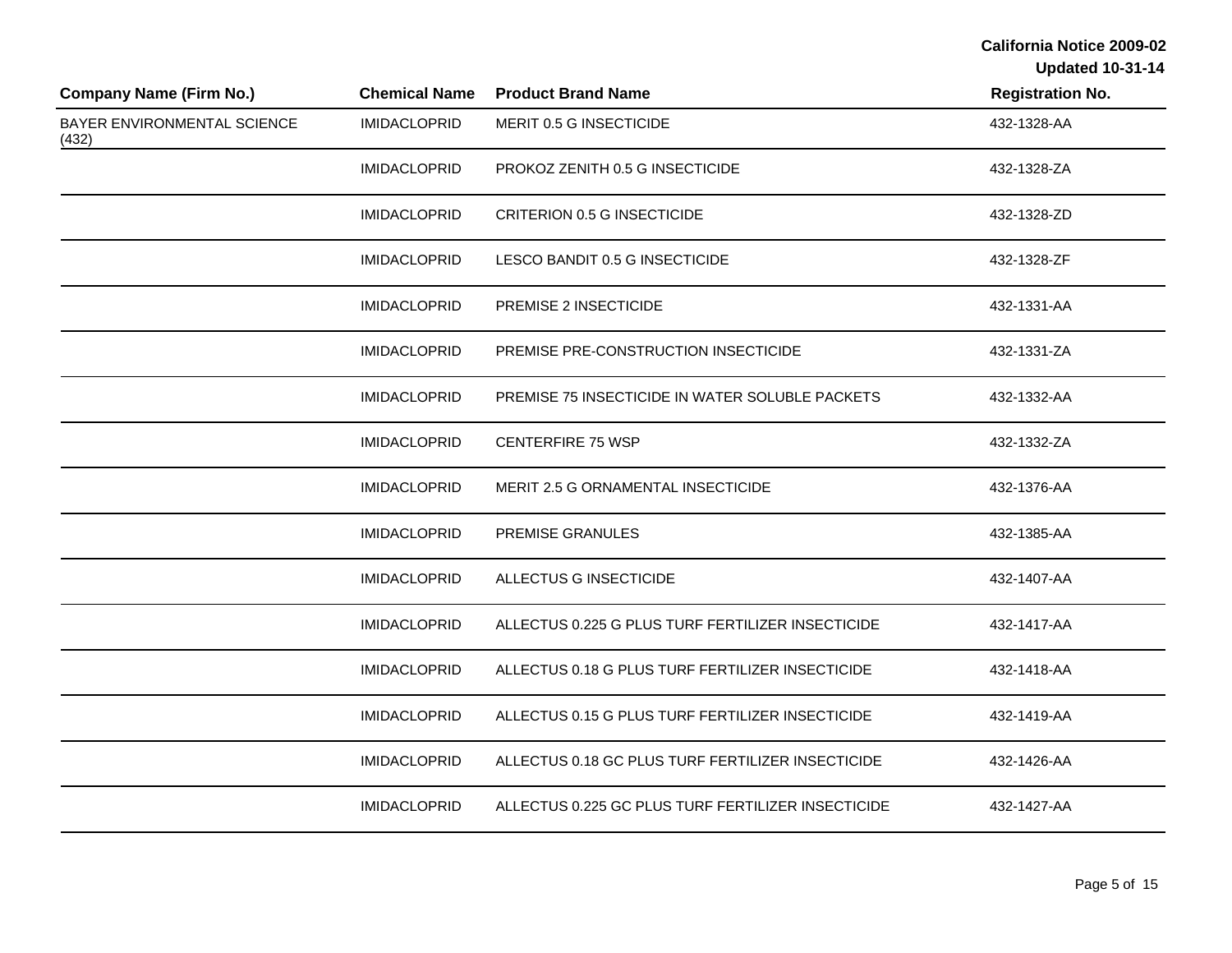| <b>Company Name (Firm No.)</b>              | <b>Chemical Name</b> | <b>Product Brand Name</b>                                          | <b>Registration No.</b> |
|---------------------------------------------|----------------------|--------------------------------------------------------------------|-------------------------|
| <b>BAYER ENVIRONMENTAL SCIENCE</b><br>(432) | <b>IMIDACLOPRID</b>  | ALLECTUS 0.15 GC PLUS TURF FERTILIZER INSECTICIDE                  | 432-1428-AA             |
|                                             | <b>IMIDACLOPRID</b>  | <b>MERIT TREE INJECTION</b>                                        | 432-1447-AA             |
|                                             | <b>IMIDACLOPRID</b>  | PREMISE PRO                                                        | 432-1449-AA             |
|                                             | <b>IMIDACLOPRID</b>  | MAXFORCE FLY SPOT BAIT                                             | 432-1455-AA             |
|                                             | <b>IMIDACLOPRID</b>  | SILVASHIELD FORESTRY TABLETS                                       | 432-1457-AA             |
|                                             | <b>IMIDACLOPRID</b>  | CORETECT TREE AND SHRUB TABLETS INSECTICIDE                        | 432-1457-ZA             |
|                                             | <b>IMIDACLOPRID</b>  | <b>TEMPRID SC INSECTICIDE</b>                                      | 432-1483-AA             |
| BONIDE PRODUCTS, INC. (4)                   | <b>IMIDACLOPRID</b>  | ROSE RX SYSTEMIC DRENCH                                            | 69361-19-AA-4           |
|                                             | <b>IMIDACLOPRID</b>  | BONIDE ANNUAL TREE & SHRUB INSECT CONTROL WITH<br><b>SYSTEMAXX</b> | 53883-205-AA-4          |
|                                             | <b>IMIDACLOPRID</b>  | BONIDE SYSTEMIC HOUSEPLANT INSECT CONTROL                          | 53883-217-AA-4          |
|                                             | <b>IMIDACLOPRID</b>  | BONIDE SYSTEMIC GRANULES INSECT CONTROL                            | 53883-217-ZA-4          |
|                                             | <b>IMIDACLOPRID</b>  | ANNUAL INSECT CONTROL WITH SYSTEMAXX GRUB BEATER                   | 228-501-AA-4            |
|                                             | <b>IMIDACLOPRID</b>  | TRUSTED SINCE 1926 BONIDE SYSTEMIC ROSE & FLOWER CARE              | 228-587-AA-4            |
| CHEMINOVA, INC. (67760)                     | <b>IMIDACLOPRID</b>  | <b>COURAZE 2F INSECTICIDE</b>                                      | 67760-91-AA             |
|                                             | <b>IMIDACLOPRID</b>  | <b>COURAZE 4</b>                                                   | 67760-116-AA            |
| CLEARY CHEMICALS, LLC (100101)              | <b>IMIDACLOPRID</b>  | BOUNTY TURF AND ORNAMENTAL INSECTICIDE                             | 1001-82-AA              |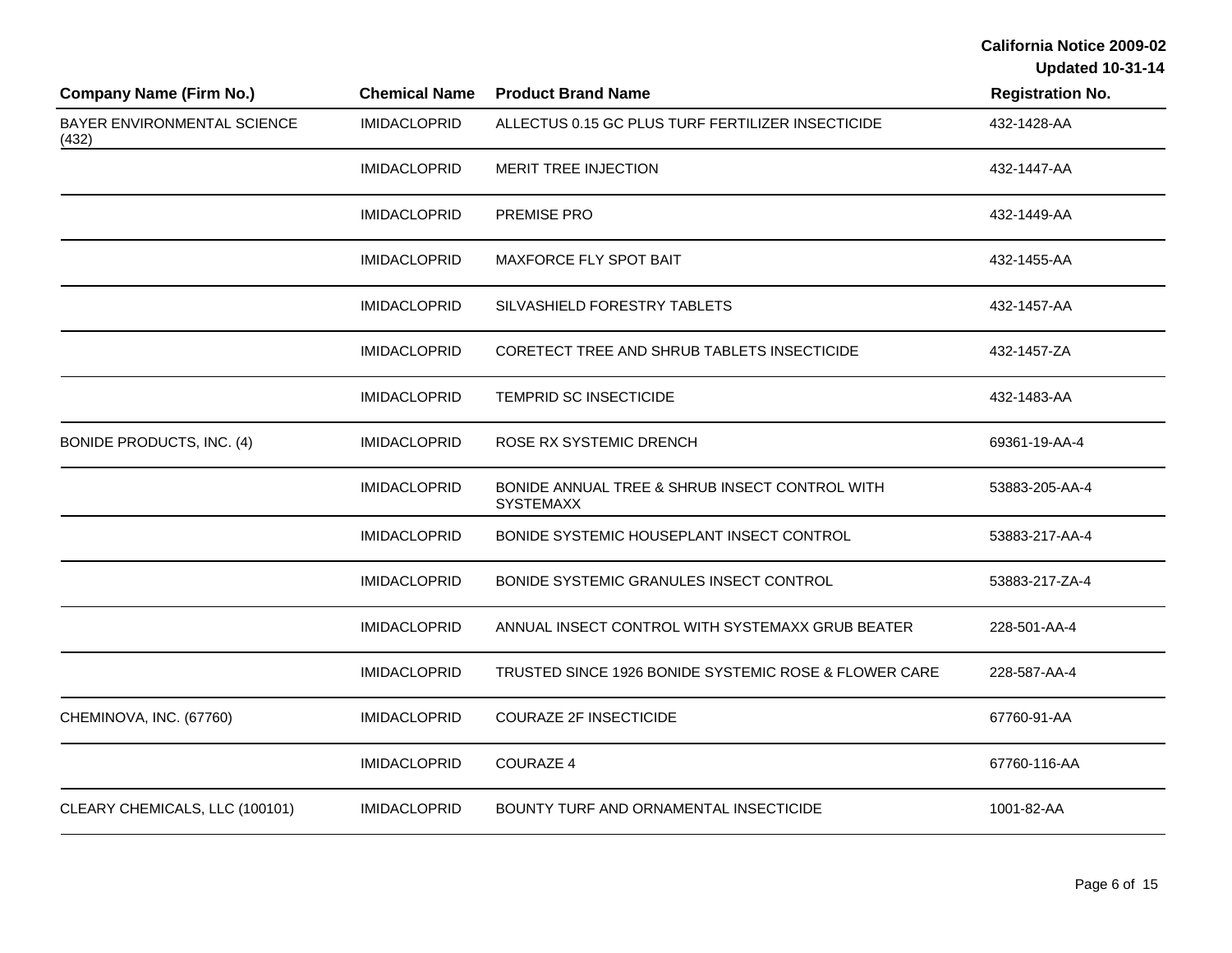| <b>Company Name (Firm No.)</b>                       | <b>Chemical Name</b> | <b>Product Brand Name</b>                      | <b>Registration No.</b> |
|------------------------------------------------------|----------------------|------------------------------------------------|-------------------------|
| CONTROL SOLUTIONS, INC. (53883)                      | <b>IMIDACLOPRID</b>  | MARTIN'S DOMINION TREE & SHRUB                 | 53883-205-AA            |
|                                                      | <b>IMIDACLOPRID</b>  | <b>DOMINION 4</b>                              | 53883-225-AA            |
|                                                      | <b>IMIDACLOPRID</b>  | DOMINION 2L TERMITICIDE/INSECTICIDE            | 53883-229-AA            |
|                                                      | <b>IMIDACLOPRID</b>  | DOMINION FRUIT TREE & VEGETABLE                | 53883-275-AA            |
| ENSYSTEX III, INC. (82957)                           | <b>IMIDACLOPRID</b>  | <b>PROTHOR WSP</b>                             | 82957-2-AA              |
|                                                      | <b>IMIDACLOPRID</b>  | <b>TURFTHOR WSP</b>                            | 82957-3-AA              |
|                                                      | <b>IMIDACLOPRID</b>  | <b>TURFTHOR WP</b>                             | 82957-3-ZA              |
| ENSYSTEX IV, INC. (83923)                            | <b>IMIDACLOPRID</b>  | <b>BITHOR SC</b>                               | 83923-2-AA              |
|                                                      | <b>IMIDACLOPRID</b>  | PROTHOR SC 2                                   | 83923-4-AA              |
|                                                      | <b>IMIDACLOPRID</b>  | TURFTHOR 0.5 G                                 | 83923-10-AA             |
| ENVINCIO LLC (87276)                                 | <b>IMIDACLOPRID</b>  | EQUIL ADONIS 75 WSP INSECTICIDE                | 87276-4-AA              |
|                                                      | <b>IMIDACLOPRID</b>  | EQUIL ADONIS 2F INSECTICIDE                    | 87276-6-AA              |
| EVERRIS NA, INC. (5818501)                           | <b>IMIDACLOPRID</b>  | BENEFIT 60 WP                                  | 42750-153-ZA-58185      |
| FLORIDA SILVICS INC., DBA TREE<br>TECH (64014)       | <b>IMIDACLOPRID</b>  | MERIT INJETABLE 3ML                            | 432-1463-AA-64014       |
| FMC CORPORATION AGRICULTURAL<br>PRODUCTS GROUP (279) | <b>IMIDACLOPRID</b>  | <b>BRIGADIER INSECTICIDE</b>                   | 279-3332-AA             |
| GARDENS ALIVE!, INC. (56872)                         | <b>IMIDACLOPRID</b>  | GARDEN SOLUTIONS TREE AND SHRUB INSECT CONTROL | 53883-205-AA-56872      |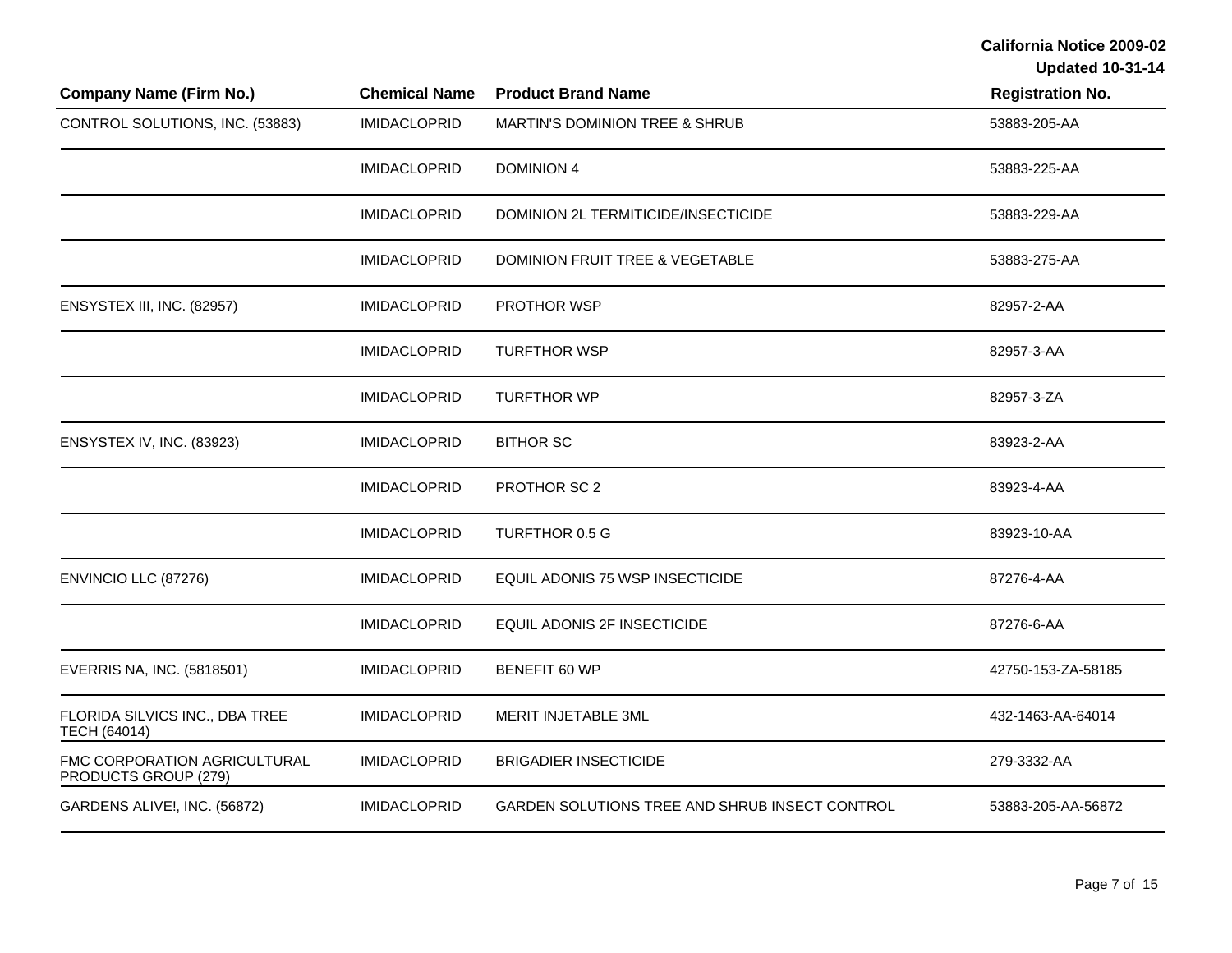| <b>Company Name (Firm No.)</b>                | <b>Chemical Name</b> | <b>Product Brand Name</b>                   | <b>Registration No.</b> |
|-----------------------------------------------|----------------------|---------------------------------------------|-------------------------|
| GRO TEC, INC. (59144)                         | <b>IMIDACLOPRID</b>  | KNOCKOUT READY-TO-USE GRUB KILLER GRANULES  | 228-510-ZA-59144        |
| HOWARD JOHNSON'S<br>ENTERPRISES, INC. (32802) | <b>IMIDACLOPRID</b>  | HOWARD JOHNSON'S 0.2% MALLET PLUS           | 228-500-AA-32802        |
| J.J. MAUGET CO. (7946)                        | <b>IMIDACLOPRID</b>  | <b>IMICIDE</b>                              | 7946-16-AA              |
|                                               | <b>IMIDACLOPRID</b>  | <b>IMICIDE HP</b>                           | 7946-25-AA              |
| LAWN AND GARDEN PRODUCTS,<br>INC. (54705)     | <b>IMIDACLOPRID</b>  | FRUIT TREE & VEGETABLE SYSTEMIC SOIL DRENCH | 53883-275-AA-54705      |
|                                               | <b>IMIDACLOPRID</b>  | MONTEREY ONCE A YEAR INSECT CONTROL II      | 228-525-AA-54705        |
| LESCO, INC. (10404)                           | <b>IMIDACLOPRID</b>  | LESCO SYSTEMIC INSECTICIDE CONTAINS MERIT   | 432-1314-AA-10404       |
|                                               | <b>IMIDACLOPRID</b>  | LESCO MERIT 0.2 PLUS TURF FERTILIZER        | 432-1349-ZA-10404       |
| LOVELAND PRODUCTS, INC. (34704)               | <b>IMIDACLOPRID</b>  | <b>WIDOW INSECTICIDE</b>                    | 34704-893-AA            |
|                                               | <b>IMIDACLOPRID</b>  | MALICE 2F INSECTICIDE                       | 34704-893-ZA            |
|                                               | <b>IMIDACLOPRID</b>  | PREY 1.6 INSECTICIDE                        | 34704-894-AA            |
|                                               | <b>IMIDACLOPRID</b>  | <b>WRANGLER INSECTICIDE</b>                 | 34704-931-AA            |
|                                               | <b>IMIDACLOPRID</b>  | DYNA-SHIELD IMIDACLOPRID 5                  | 34704-940-AA            |
|                                               | <b>IMIDACLOPRID</b>  | MALICE 0.5G                                 | 34704-960-AA            |
|                                               | <b>IMIDACLOPRID</b>  | SHERPA INSECTICIDE                          | 34704-983-AA            |
|                                               | <b>IMIDACLOPRID</b>  | MALICE 75 WSP                               | 34704-1009-AA           |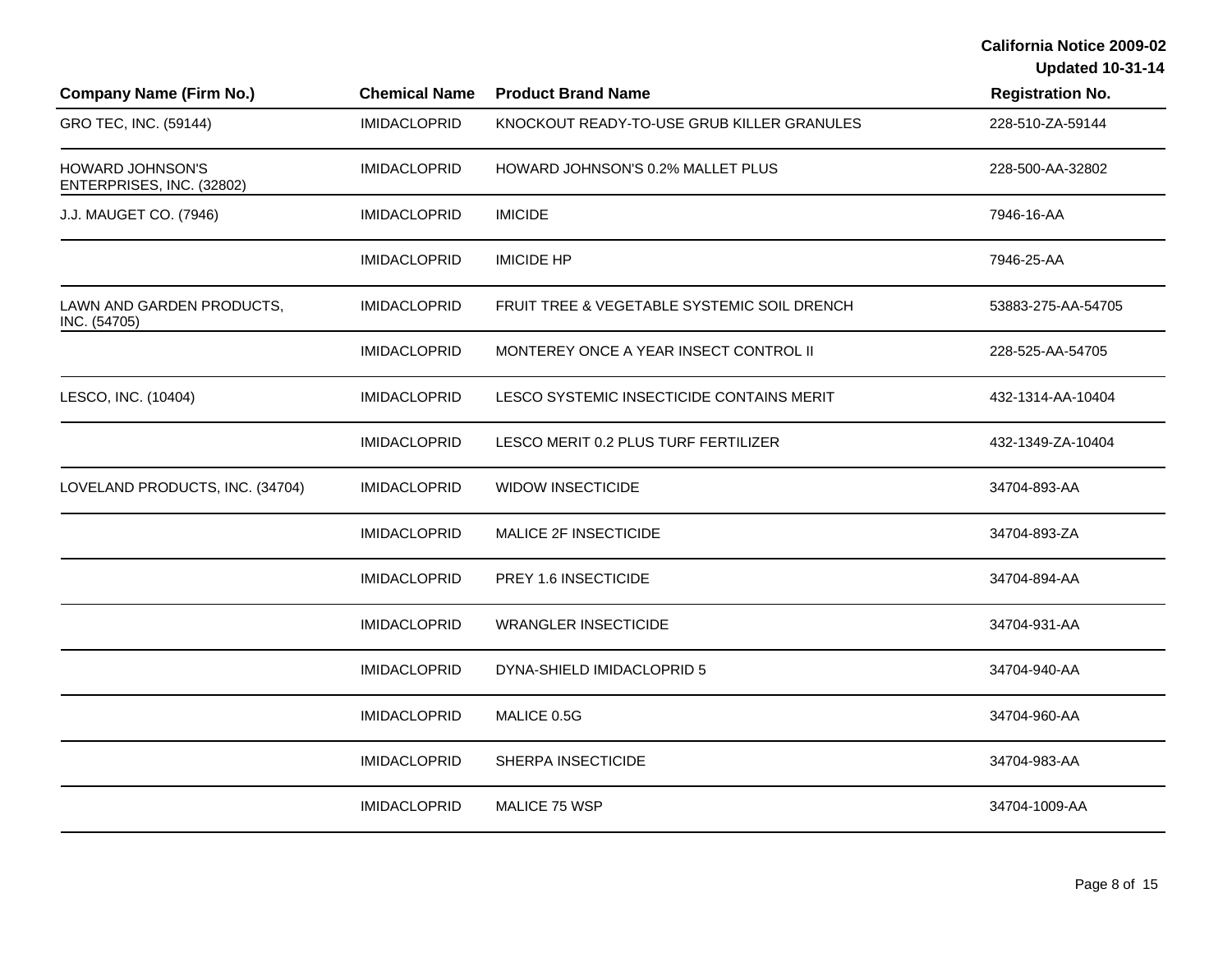| <b>Company Name (Firm No.)</b>                   | <b>Chemical Name</b> | <b>Product Brand Name</b>                                            | <b>Registration No.</b> |
|--------------------------------------------------|----------------------|----------------------------------------------------------------------|-------------------------|
| LOVELAND PRODUCTS, INC. (34704)                  | <b>IMIDACLOPRID</b>  | <b>SWAGGER</b>                                                       | 34704-1045-AA           |
| MAKHTESHIM AGAN OF NORTH<br>AMERICA INC. (66222) | <b>IMIDACLOPRID</b>  | MANA ALIAS 4F                                                        | 66222-156-AA            |
|                                                  | <b>IMIDACLOPRID</b>  | <b>QUALI-PRO IMIDACLOPRID 75 WSB</b>                                 | 66222-199-AA            |
|                                                  | <b>IMIDACLOPRID</b>  | QUALI-PRO IMIDACLOPRID 0.5G INSECTICIDE                              | 66222-200-AA            |
|                                                  | <b>IMIDACLOPRID</b>  | QUALI-PRO IMIDACLOPRID 1G NURSERY & GREENHOUSE<br><b>INSECTICIDE</b> | 66222-201-AA            |
|                                                  | <b>IMIDACLOPRID</b>  | QUALI-PRO IMIDACLORPRID 2F TURF & ORNAMENTAL INSECTICIDE             | 66222-203-AA            |
|                                                  | <b>IMIDACLOPRID</b>  | ALIAS 2F FLOWABLE INSECTICIDE                                        | 66222-203-ZB            |
|                                                  | <b>IMIDACLOPRID</b>  | PASADA 1.6F                                                          | 66222-228-AA            |
| NUFARM AMERICAS INC. (228)                       | <b>IMIDACLOPRID</b>  | NUPRID 2F INSECTICIDE                                                | 228-484-AA              |
|                                                  | <b>IMIDACLOPRID</b>  | MALLET 2F INSECTICIDE                                                | 228-485-AA              |
|                                                  | <b>IMIDACLOPRID</b>  | <b>GRUBEX PRO</b>                                                    | 228-485-ZA              |
|                                                  | <b>IMIDACLOPRID</b>  | NUPRID 1.6F INSECTICIDE                                              | 228-488-AA              |
|                                                  | <b>IMIDACLOPRID</b>  | MALLET 0.2% ON FERTILIZER                                            | 228-500-AA              |
|                                                  | <b>IMIDACLOPRID</b>  | MALLET 0.5G INSECTICIDE                                              | 228-501-AA              |
|                                                  | <b>IMIDACLOPRID</b>  | MALLET 2.5G INSECTICIDE                                              | 228-502-AA              |
|                                                  | <b>IMIDACLOPRID</b>  | SENATOR 600 FS                                                       | 228-522-AA              |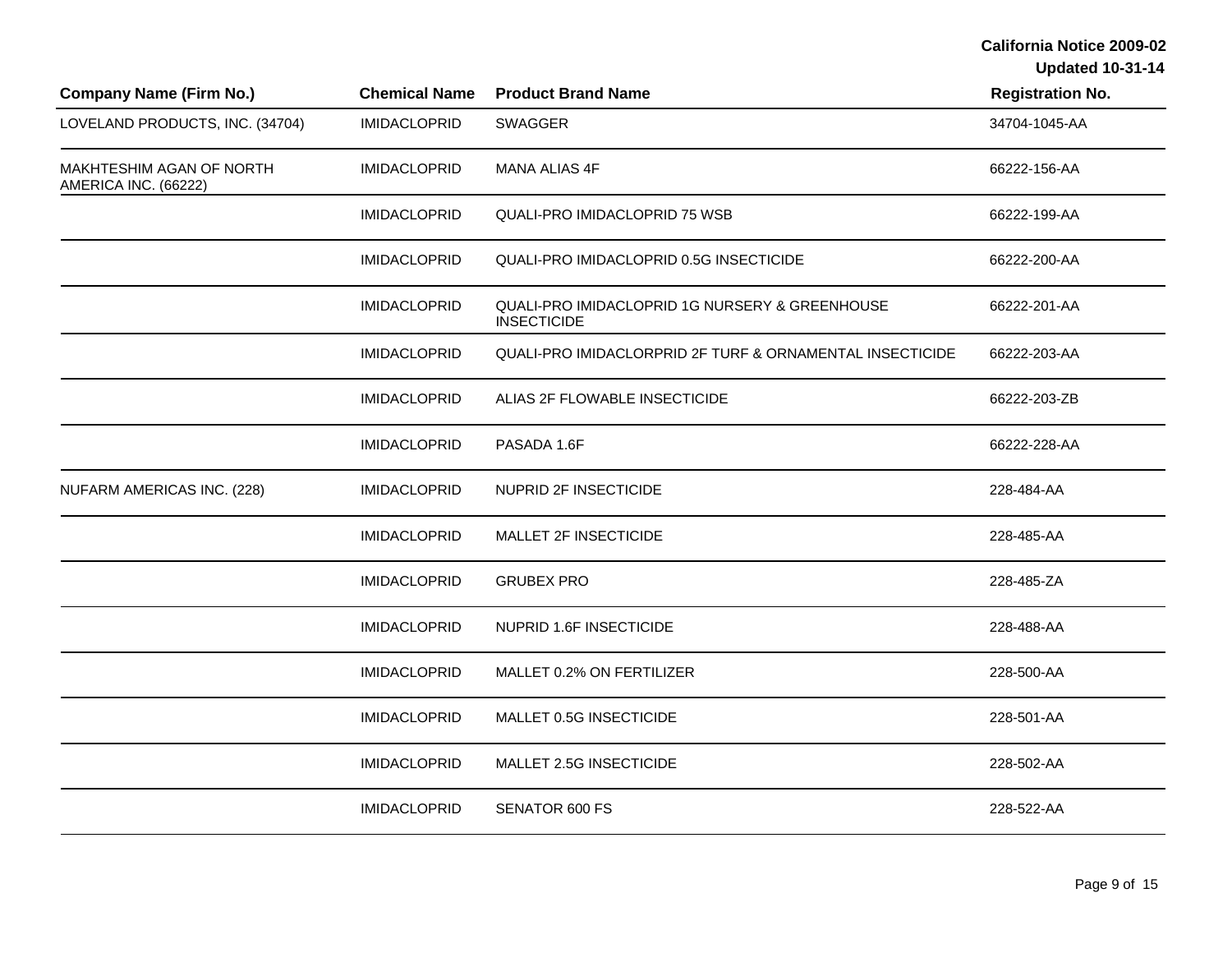| <b>Company Name (Firm No.)</b>                      | <b>Chemical Name</b> | <b>Product Brand Name</b>                                                       | <b>Registration No.</b> |
|-----------------------------------------------------|----------------------|---------------------------------------------------------------------------------|-------------------------|
| NUFARM AMERICAS INC. (228)                          | <b>IMIDACLOPRID</b>  | MANTRA 1 G GREENHOUSE AND NURSERY INSECTICIDE                                   | 228-523-AA              |
|                                                     | <b>IMIDACLOPRID</b>  | NUPRID 4.6F PRO INSECTICIDE                                                     | 228-527-AA              |
|                                                     | <b>IMIDACLOPRID</b>  | NUPRID 4F MAX INSECTICIDE                                                       | 228-528-AA              |
|                                                     | <b>IMIDACLOPRID</b>  | NUPRID-S WG INSECTICIDE/FUNGICIDE                                               | 228-529-AA              |
|                                                     | <b>IMIDACLOPRID</b>  | MALLET 7.1% PF INSECTICIDE                                                      | 228-562-AA              |
|                                                     | <b>IMIDACLOPRID</b>  | NUPRID 2SC SOIL/FOLIAR INSECTICIDE                                              | 228-572-AA              |
|                                                     | <b>IMIDACLOPRID</b>  | <b>MALLET 75 WSP INSECTICIDE</b>                                                | 228-588-AA              |
|                                                     | <b>IMIDACLOPRID</b>  | MANTRA 60 WSP                                                                   | 228-681-AA              |
|                                                     | <b>IMIDACLOPRID</b>  | MALLET 2 F T&O INSECTICIDE                                                      | 228-695-AA              |
| NUFARM AMERICAS INC. AGT<br><b>DIVISION (55146)</b> | <b>IMIDACLOPRID</b>  | SATIVA IM RTU                                                                   | 55146-111-AA            |
|                                                     | <b>IMIDACLOPRID</b>  | SATIVA IM MAX                                                                   | 55146-113-AA            |
| OHP, INC. (59807)                                   | <b>IMIDACLOPRID</b>  | MARATHON 1% GRANULAR GREENHOUSE AND NURSERY<br><b>INSECTICIDE</b>               | 432-1329-AA-59807       |
|                                                     | <b>IMIDACLOPRID</b>  | MARATHON 60 WP GREENHOUSE AND NURSERY INSECTICIDE IN<br>WATER SOLUBLE PACKAGING | 432-1361-AA-59807       |
|                                                     | <b>IMIDACLOPRID</b>  | MARATHON II GREENHOUSE AND NURSERY INSECTICIDE                                  | 432-1369-AA-59807       |
|                                                     | <b>IMIDACLOPRID</b>  | <b>DISCUS N/G INSECTICIDE</b>                                                   | 432-1393-AA-59807       |
|                                                     | <b>IMIDACLOPRID</b>  | <b>DISCUS TABLETS</b>                                                           | 432-1457-AA-59807       |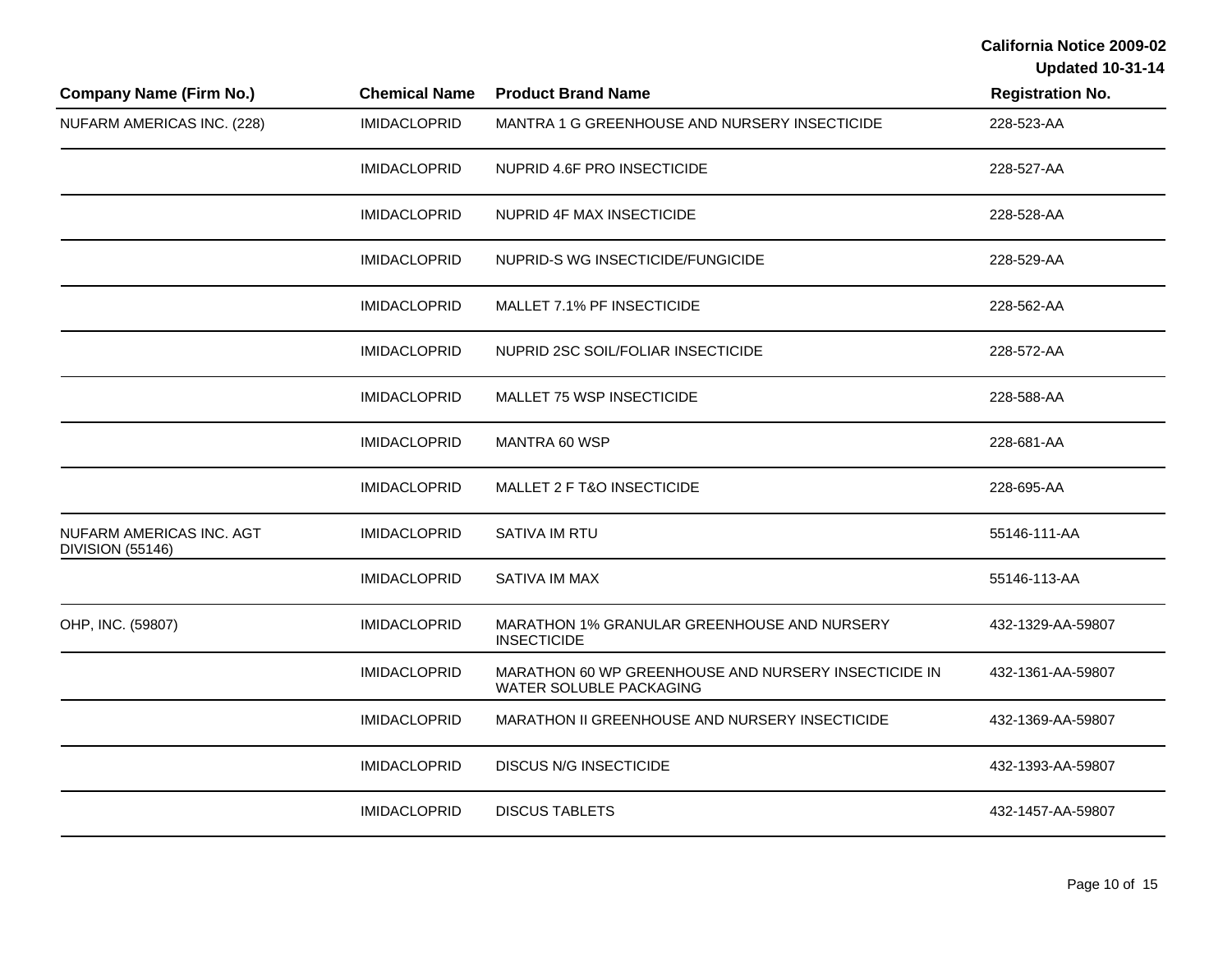| <b>Company Name (Firm No.)</b>                      | <b>Chemical Name</b> | <b>Product Brand Name</b>                          | <b>Registration No.</b> |
|-----------------------------------------------------|----------------------|----------------------------------------------------|-------------------------|
| PRIMERA TURF, INC. (88975)                          | <b>IMIDACLOPRID</b>  | PRIMERAONE IMIDACLOPRID 2F INSECTICIDE             | 83100-6-AA-88975        |
|                                                     | <b>IMIDACLOPRID</b>  | PRIMERAONE IMIDACLOPRID 75WSP INSECTICIDE          | 83100-26-AA-88975       |
| RAGAN AND MASSEY, INC. (84009)                      | <b>IMIDACLOPRID</b>  | COMPARE-N-SAVE SYSTEMIC TREE & SHRUB INSECT DRENCH | 228-525-AA-84009        |
| RAINBOW TREECARE SCIENTIFIC<br>ADVANCEMENTS (74779) | <b>IMIDACLOPRID</b>  | <b>XYTECT INFUSIBLE INSECTICIDE</b>                | 74578-1-AA-74779        |
|                                                     | <b>IMIDACLOPRID</b>  | XYTECT 10% INFUSIBLE INSECTICIDE                   | 74779-11-AA             |
|                                                     | <b>IMIDACLOPRID</b>  | <b>XYTECT 2F INSECTICIDE</b>                       | 42750-115-AA-74779      |
|                                                     | <b>IMIDACLOPRID</b>  | XYTECT 75WSP INSECTICIDE                           | 42750-117-AA-74779      |
| ROTAM NORTH AMERICA, INC.<br>(83979)                | <b>IMIDACLOPRID</b>  | <b>LADA 2F INSECTICIDE</b>                         | 83100-6-AA-83979        |
|                                                     | <b>IMIDACLOPRID</b>  | MONTANA 2F INSECTICIDE                             | 83100-7-AA-83979        |
|                                                     | <b>IMIDACLOPRID</b>  | <b>MONTANA 4F INSECTICIDE</b>                      | 83100-21-AA-83979       |
|                                                     | <b>IMIDACLOPRID</b>  | <b>LADA 75WSP INSECTICIDE</b>                      | 83100-26-AA-83979       |
| SCOTTS COMPANY, THE (538)                           | <b>IMIDACLOPRID</b>  | <b>GRUBEX II</b>                                   | 538-303-AA              |
|                                                     | <b>IMIDACLOPRID</b>  | SCOTTS FERTILIZER 0-0-7 WITH GRUBEX PRO            | 228-500-AA-538          |
|                                                     | <b>IMIDACLOPRID</b>  | SCOTTS FERTILIZER 22-0-8 WITH GRUBEX PRO           | 228-500-ZA-538          |
|                                                     | <b>IMIDACLOPRID</b>  | SCOTTS PROFESSIONAL FERTILIZER 0-0-7 WITH GRUBEX   | 432-1349-AA-538         |
|                                                     | <b>IMIDACLOPRID</b>  | SCOTTS PROFESSIONAL FERTILIZER 22-0-8 WITH GRUBEX  | 432-1349-ZA-538         |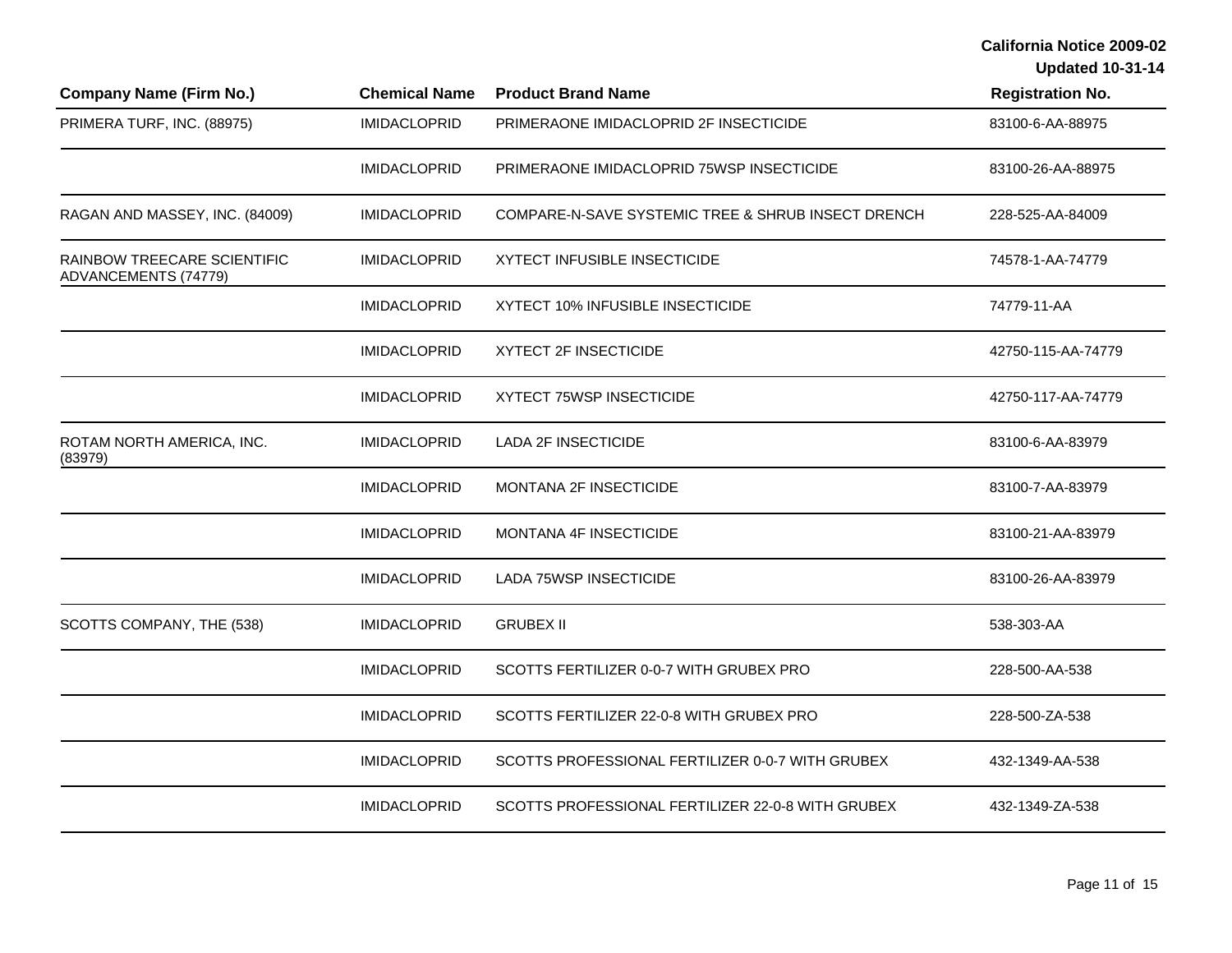| <b>Company Name (Firm No.)</b>                            | <b>Chemical Name</b> | <b>Product Brand Name</b>                                                                   | <b>Registration No.</b> |
|-----------------------------------------------------------|----------------------|---------------------------------------------------------------------------------------------|-------------------------|
| SCOTTS COMPANY, THE D/B/A THE<br>ORTHO GROUP (239)        | <b>IMIDACLOPRID</b>  | ORTHO TREE & SHRUB INSECT CONTROL READY-TO-USE GRANULES                                     | 228-502-AA-239          |
|                                                           | <b>IMIDACLOPRID</b>  | ORTHO ROSE & FLOWER INSECT CONTROL PLUS MIRACLE-GRO<br>PLANT FOOD GRANULES                  | 228-587-ZA-239          |
|                                                           | <b>IMIDACLOPRID</b>  | ORTHO BUG B GON ROSE & FLOWER INSECT KILLER PLUS MIRACLE-<br><b>GRO PLANT FOOD GRANULES</b> | 228-587-ZB-239          |
|                                                           | <b>IMIDACLOPRID</b>  | ORTHO TREE & SHRUB INSECT CONTROL READY-SPRAY II                                            | 239-2707-AA             |
| SCOTTS-SIERRA CROP<br>PROTECTION CO.* (58185)             | <b>IMIDACLOPRID</b>  | BENEFIT 60 WP                                                                               | 42750-153-AA-58185      |
| SHARDA USA LLC (83529)                                    | <b>IMIDACLOPRID</b>  | MIDASH 2SC T&O                                                                              | 83529-2-AA              |
|                                                           | <b>IMIDACLOPRID</b>  | MIDASH 2SC AG INSECTICIDE                                                                   | 83529-4-AA              |
|                                                           | <b>IMIDACLOPRID</b>  | MIDASH FORTE INSECTICIDE                                                                    | 83529-6-AA              |
| SPECTRUM GROUP, DIV. OF UNITED<br>INDUSTRIES CORP. (8845) | <b>IMIDACLOPRID</b>  | SPECTRACIDE TREE & SHRUB INSECT CONTROL CONCENTRATE                                         | 53883-205-AA-8845       |
| SULPHUR MILLS LIMITED (70905)                             | <b>IMIDACLOPRID</b>  | <b>IMIDASHOT DF INSECTICIDE</b>                                                             | 70905-3-ZA              |
| UNITED PHOSPHORUS, INC. (70506)                           | <b>IMIDACLOPRID</b>  | IMIGOLD 0.5 G TURF & ORNAMENTAL INSECTICIDE                                                 | 70506-142-AA            |
|                                                           | <b>IMIDACLOPRID</b>  | IMIGOLD 2 F TURF & ORNAMENTAL INSECTICIDE                                                   | 70506-150-AA            |
|                                                           | <b>IMIDACLOPRID</b>  | IMIGOLD 70DF TURF, ORNAMENTAL AND GREENHOUSE INSECTICIDE                                    | 70506-157-ZA            |
|                                                           | <b>IMIDACLOPRID</b>  | IMIBLOC 70 DF TERMITICIDE/INSECTICIDE                                                       | 70506-158-AA            |
|                                                           | <b>IMIDACLOPRID</b>  | PHOENIX HAWK-I 75WSP                                                                        | 70506-257-AA            |
|                                                           | <b>IMIDACLOPRID</b>  | <b>PHOENIX HAWK-I 2L</b>                                                                    | 70506-258-AA            |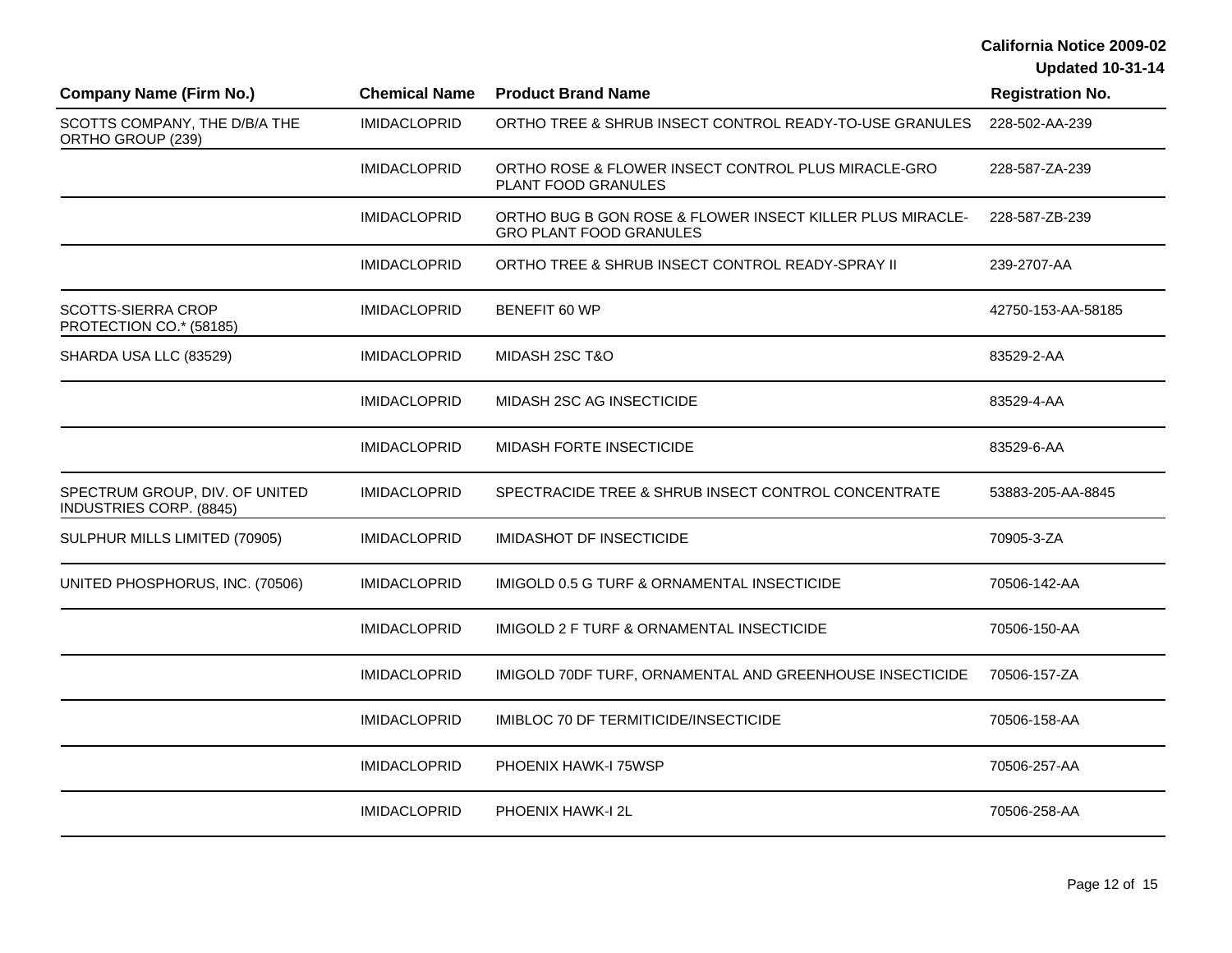**Updated 10-31-14** 

| <b>Company Name (Firm No.)</b>                     | <b>Chemical Name</b> | <b>Product Brand Name</b>                               | <b>Registration No.</b> |
|----------------------------------------------------|----------------------|---------------------------------------------------------|-------------------------|
| UNIVAR USA INC.* (73748)                           | <b>IMIDACLOPRID</b>  | <b>I MAXX PRO 2F</b>                                    | 432-1331-AA-73748       |
|                                                    | <b>IMIDACLOPRID</b>  | I MAXX PRO INSECTICIDE IN WATER SOLUBLE PACKETS         | 432-1332-AA-73748       |
| <b>VOLUNTARY PURCHASING GROUPS,</b><br>INC. (7401) | <b>IMIDACLOPRID</b>  | FERTI-LOME TREE & SHRUB SYSTEMIC INSECT DRENCH          | 42750-155-AA-7401       |
|                                                    | <b>IMIDACLOPRID</b>  | FERTI-LOME ROSE & FLOWER FOOD WITH SYSTEMIC INSECTICIDE | 228-587-AA-7401         |
|                                                    | <b>IMIDACLOPRID</b>  | FERTI-LOME AZALEA/EVERGREEN FOOD PLUS WITH SYSTEMIC     | 228-587-ZA-7401         |
|                                                    | <b>IMIDACLOPRID</b>  | FERTI-LOME PALM TREE FOOD WITH SYSTEMIC                 | 228-587-ZB-7401         |
| WILLOWOOD, LLC (87290)                             | <b>IMIDACLOPRID</b>  | WILLOWOOD IMIDACLOPRID 4SC                              | 87290-26-AA             |
|                                                    | <b>IMIDACLOPRID</b>  | WILLOWOOD IMIDACLOPRID 2SC                              | 87290-33-AA             |
| WINFIELD SOLUTIONS, LLC (1381)                     | <b>IMIDACLOPRID</b>  | <b>ADVISE 2FL</b>                                       | 1381-205-ZA             |
|                                                    | <b>IMIDACLOPRID</b>  | AGRISOLUTIONS NITRO SHIELD                              | 1381-231-AA             |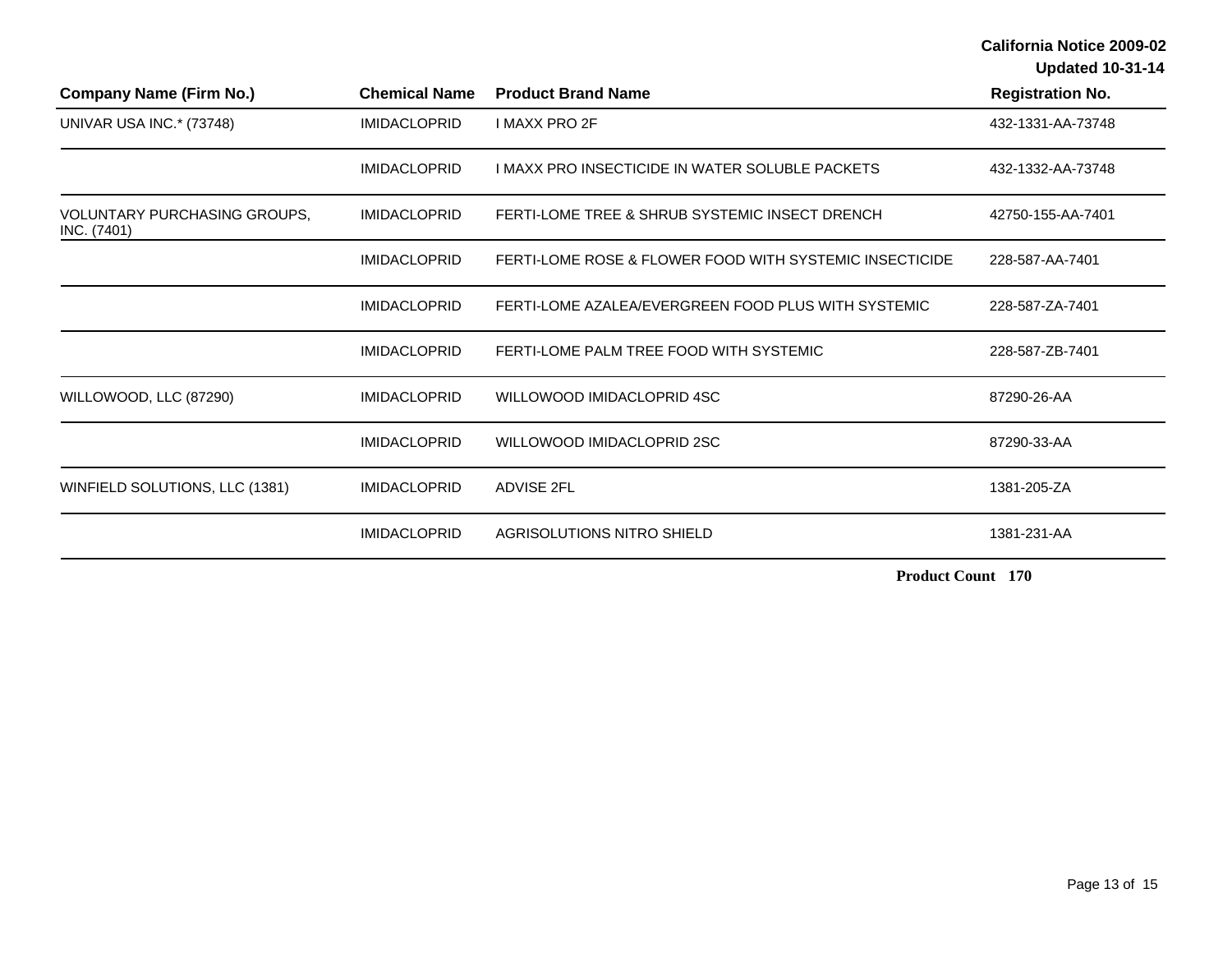| <b>Company Name (Firm No.)</b>           | <b>Chemical Name</b> | <b>Product Brand Name</b>                                | <b>Registration No.</b> |  |
|------------------------------------------|----------------------|----------------------------------------------------------|-------------------------|--|
| AMBRANDS (73342)                         | THIAMETHOXAM         | AMDRO QUICK KILL LAWN & LANDSCAPE INSECT KILLER GRANULES | 100-1304-AA-73342       |  |
| GULFSTREAM HOME AND GARDEN<br>(85579)    | <b>THIAMETHOXAM</b>  | MAXIDE DUAL ACTION INSECT KILLER                         | 100-1304-ZA-85579       |  |
| SYNGENTA CROP PROTECTION,<br>INC.* (100) | THIAMETHOXAM         | <b>ACTARA</b>                                            | 100-938-AA              |  |
|                                          | THIAMETHOXAM         | <b>CRUISER 5FS</b>                                       | 100-941-AA              |  |
|                                          | THIAMETHOXAM         | FLAGSHIP 25W                                             | 100-955-AA              |  |
|                                          | THIAMETHOXAM         | FLAGSHIP 0.22G                                           | 100-960-AA              |  |
|                                          | THIAMETHOXAM         | CRUISER MAXX POTATO INSECTICIDE AND FUNGICIDE            | 100-1248-AA             |  |
|                                          | <b>THIAMETHOXAM</b>  | PLATINUM 75SG                                            | 100-1291-AA             |  |
|                                          | THIAMETHOXAM         | <b>CRUISER 70 WS INSECTICIDE</b>                         | 100-1294-AA             |  |
|                                          | THIAMETHOXAM         | <b>CRUISER MAXX CEREALS</b>                              | 100-1305-AA             |  |
|                                          | THIAMETHOXAM         | <b>VOLIAM FLEXI</b>                                      | 100-1319-AA             |  |
|                                          | <b>THIAMETHOXAM</b>  | <b>CRUISERMAXX POTATO EXTREME</b>                        | 100-1444-AA             |  |
| SYNGENTA CROP PROTECTION, LLC<br>(10001) | THIAMETHOXAM         | <b>PLATINUM</b>                                          | 100-939-ZA              |  |
|                                          | THIAMETHOXAM         | <b>CRUISER 5FS</b>                                       | 100-941-ZA              |  |
|                                          | <b>THIAMETHOXAM</b>  | <b>MERIDIAN 25WG</b>                                     | 100-943-ZA              |  |
|                                          | <b>THIAMETHOXAM</b>  | MERIDIAN 0.33G                                           | 100-961-ZA              |  |